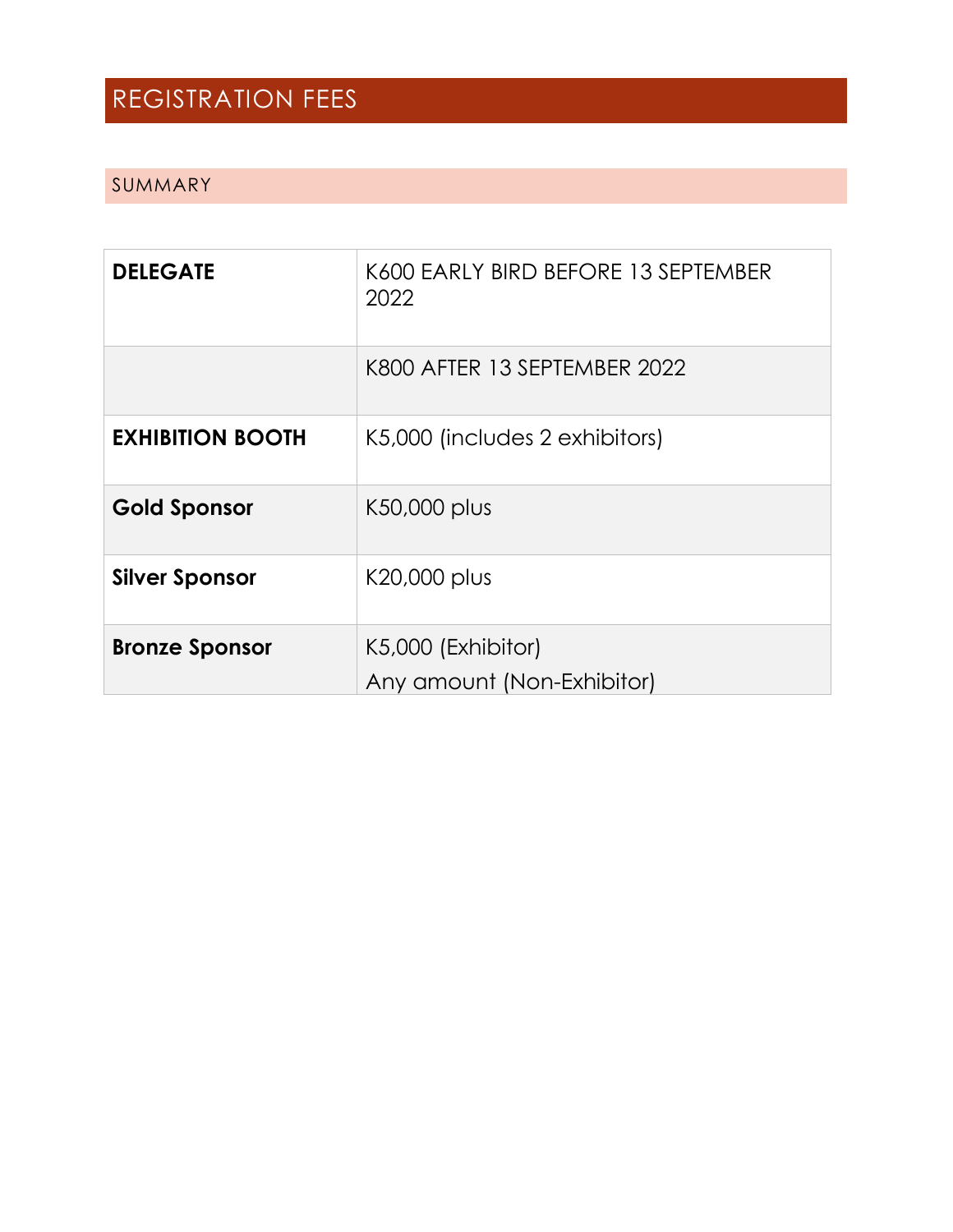

# **GEOSCIENCE, EXPLORATION & EXTRACTION CONFERENCE 2022**

### DELEGATION REGISTRATION FORM

PLEASE LIST THE NAMES OF YOUR STAFF

|             | Early Bird _ Before September 13 | After September 13 |
|-------------|----------------------------------|--------------------|
|             | K600                             | K800               |
| <b>NAME</b> |                                  |                    |
|             |                                  |                    |
|             |                                  |                    |
|             |                                  |                    |

#### **ORGANISATION**

**POSTAL ADDRESS**

**PHONE / MOBILE** 

**EMAIL**

PLEASE RETURN COMPLETED FORM(S) TO

ARNOLD LAKAMANGA GEE CONFERENCE SECRETARIAT PO BOX 1906 PORT MORESBY NCD PHONE: +675 321 3511 Email: [alakamanga@mra.gov.pg](mailto:alakamanga@mra.gov.pg) | [infogee22@mra.gov.pg](mailto:%20infogee22@mra.gov.pg) | [info@mra.gov.pg](mailto:info@mra.gov.pg)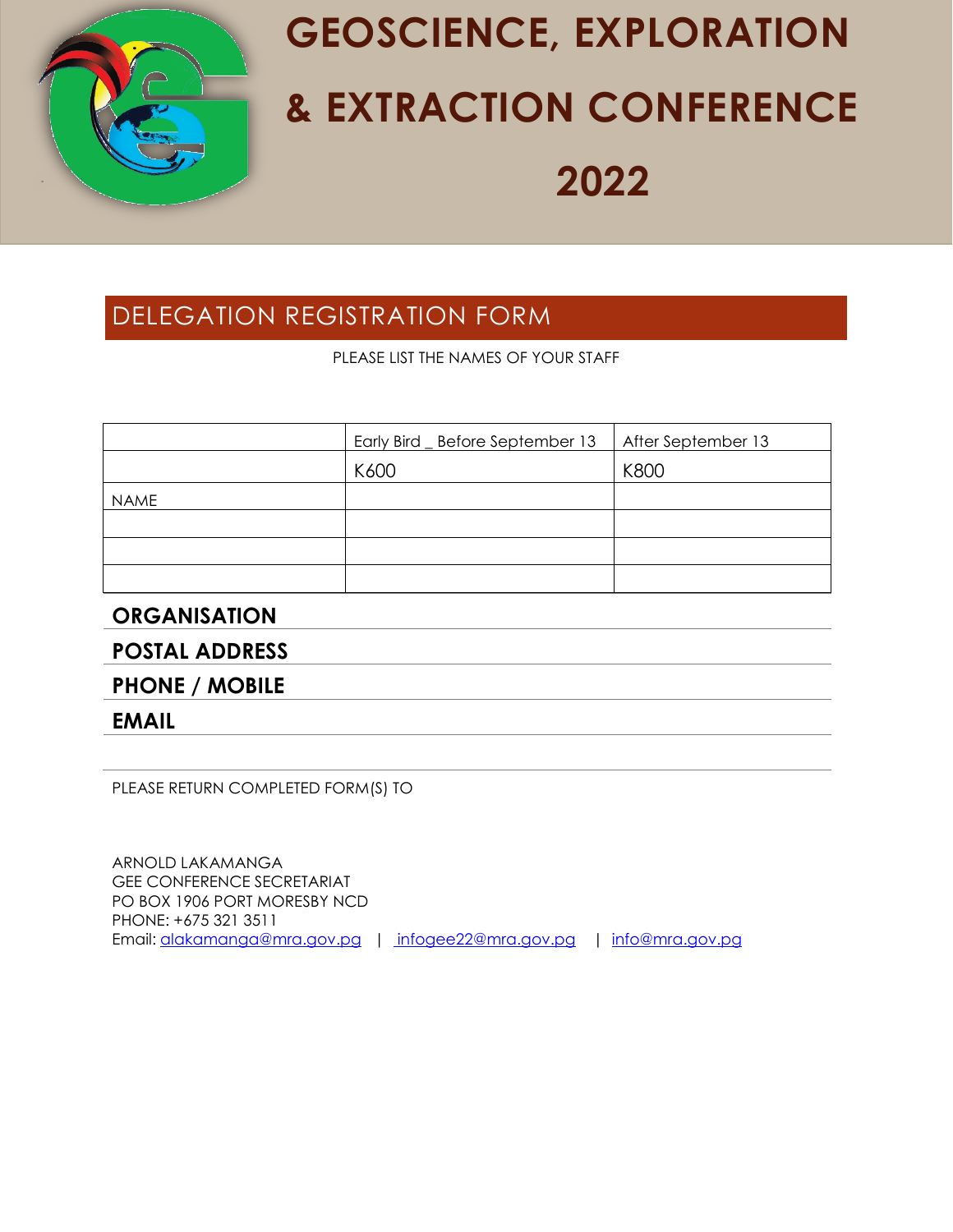

# **GEOSCIENCE, EXPLORATION & EXTRACTION CONFERENCE 2022**

#### **APEC HAUS | PORT MORESBY | 23 - 25 NOVEMBER 2022**

### **TRADE EXHBITION REGISTRATION FORM**

An Exhibition will run alongside the Conference with a total of 40 Booths setup for the duration of the event. The Booths are standard size of 3 m x 2 m x 2.4 m (height) and will cost K5,000 each.

SPACE ALLOCATION will be made on a First Come, First Served basis. The Secretariat reserves the right to allocate booth numbers for interested exhibitors.

| <b>TRADE EXHIBITION Booth setup</b>     | 23rd<br>$\Box$                          |
|-----------------------------------------|-----------------------------------------|
|                                         | $24$ <sup>th</sup><br><b>TELEVISION</b> |
| <b>Early Bird</b><br><b>PGK 3,000</b>   | 25 <sup>th</sup><br>$\mathbf{L}$        |
| <b>Registration</b><br><b>PGK 5,000</b> |                                         |
|                                         | TOTAI                                   |

| <b>NAME:</b>          | 1. |
|-----------------------|----|
|                       | 2. |
| <b>Contact Name:</b>  |    |
| <b>POSITION:</b>      |    |
| <b>ORGANISATION:</b>  |    |
| Email:                |    |
| Phone / Mobile        |    |
| <b>Postal Address</b> |    |
|                       |    |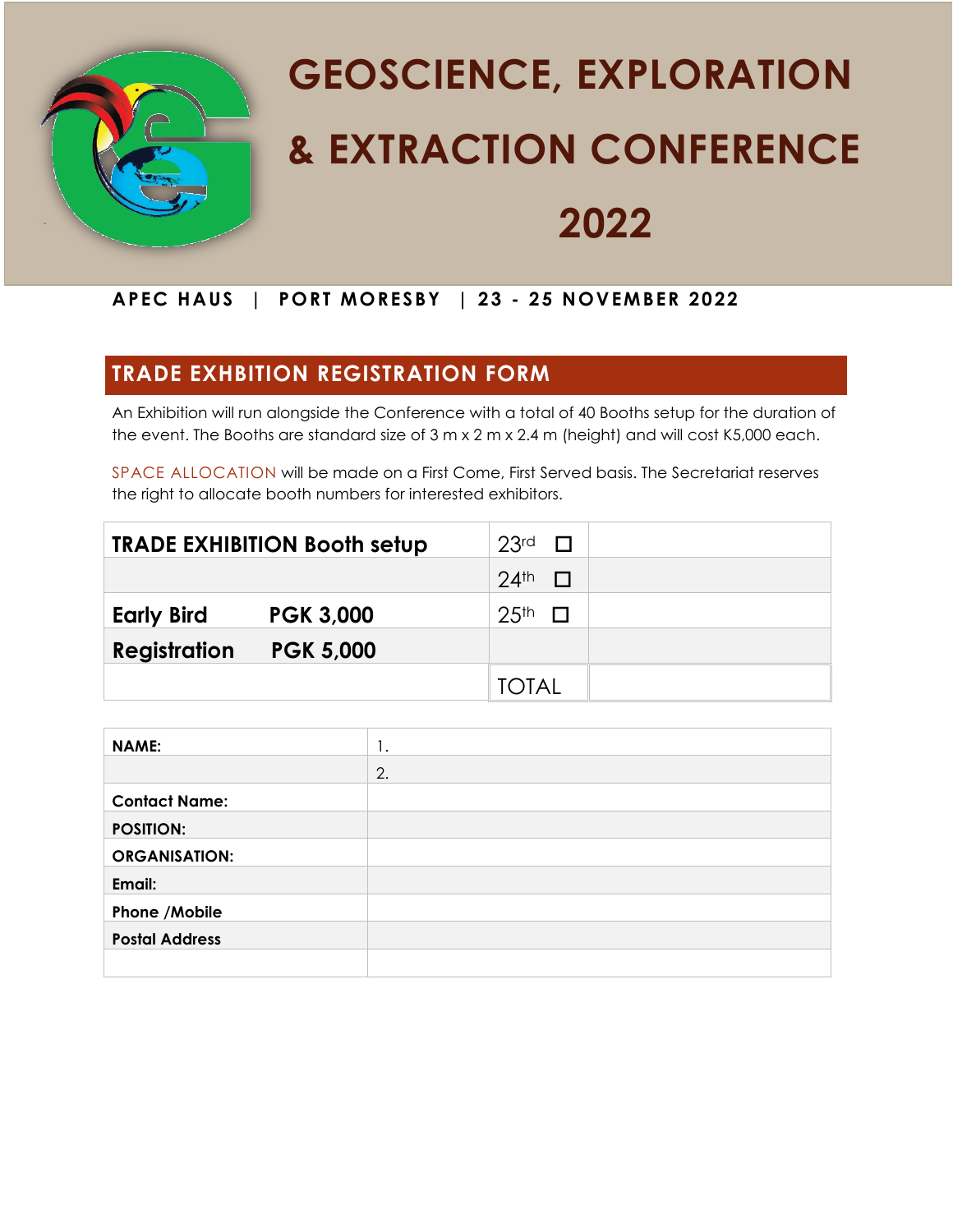| <b>PAYMENT DETAILS</b> |                                                                                                                                                                             |                                   |                                                                      |                             |
|------------------------|-----------------------------------------------------------------------------------------------------------------------------------------------------------------------------|-----------------------------------|----------------------------------------------------------------------|-----------------------------|
| <b>CASH</b>            |                                                                                                                                                                             | <b>CHEQUE</b>                     | Made payable to GEE Conference Secretariat                           |                             |
|                        |                                                                                                                                                                             |                                   | Chq details                                                          |                             |
| <b>BANK TRANSFER</b>   | <b>ACCOUNT</b>                                                                                                                                                              | <b>ANZ</b>                        | <b>ACCOUNT NAME</b>                                                  | MRA ACCOUNT DETAIL          |
|                        |                                                                                                                                                                             |                                   | <b>Mineral Resources</b>                                             | Acc #: 12359750             |
|                        |                                                                                                                                                                             |                                   | Authority                                                            | BSB #: 018912               |
|                        |                                                                                                                                                                             |                                   |                                                                      | <b>Swift Code: ANZBPGPX</b> |
| <b>CANCELLATION</b>    | Cancellations must be made in writing to the Secretariat. Refunds will be<br>made for cancellations 60 days or more prior to the conference minus a<br>10% handling charge. |                                   |                                                                      |                             |
|                        |                                                                                                                                                                             |                                   | For further information and returning of the Completed form, contact |                             |
|                        | Arnold Lakamanga                                                                                                                                                            |                                   |                                                                      |                             |
|                        |                                                                                                                                                                             | <b>GEE Conference Secretariat</b> |                                                                      |                             |
|                        |                                                                                                                                                                             | PO Box 1906, Port Moresby, NCD    |                                                                      |                             |
|                        |                                                                                                                                                                             | PHONE: + (675) 321 3511           |                                                                      |                             |
|                        |                                                                                                                                                                             | infogee22@mra.gov.pg              | Email: alakamanga@mra.gov.pg / info@mra.gov.pg /                     |                             |
|                        |                                                                                                                                                                             |                                   |                                                                      |                             |